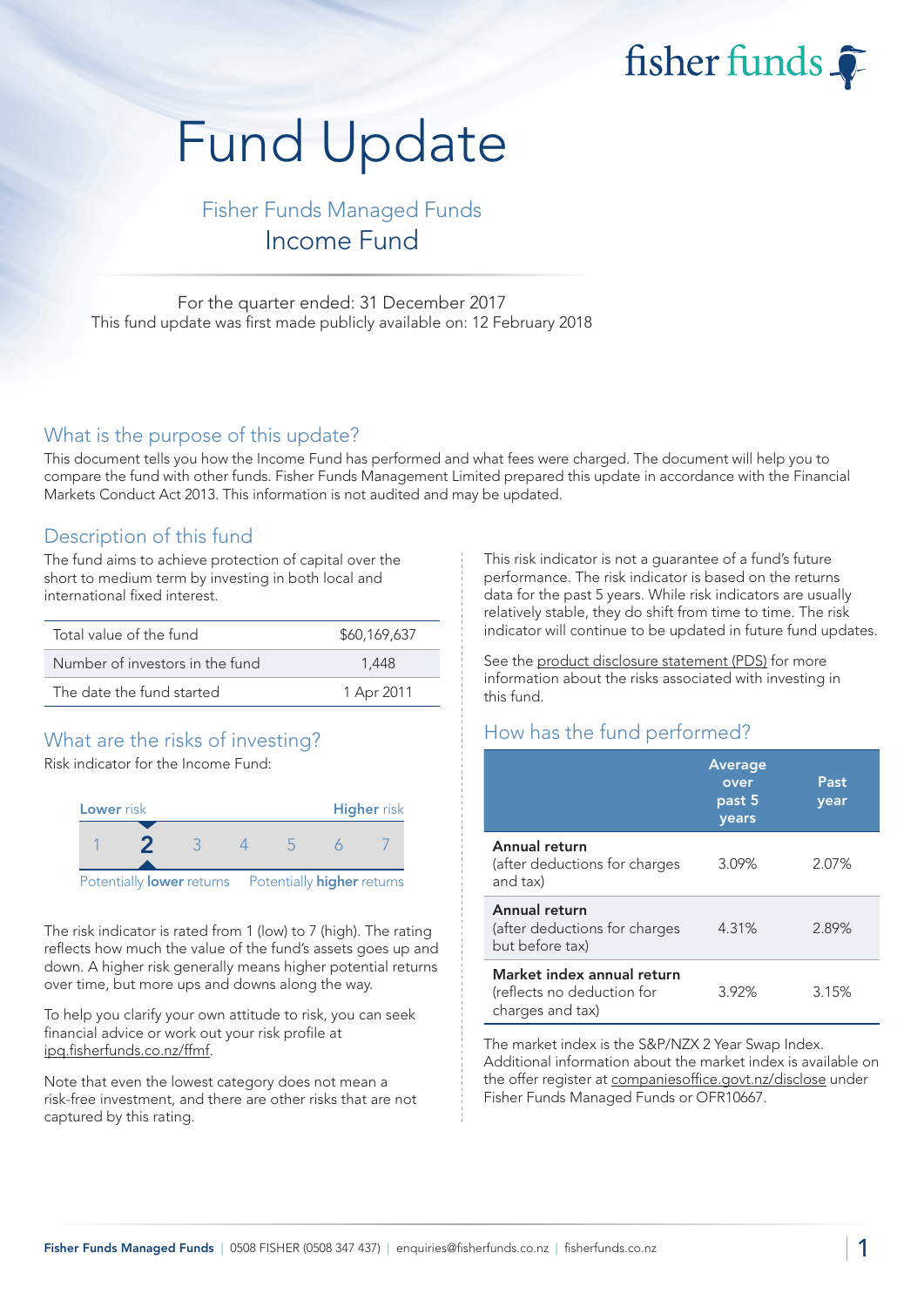# Annual return graph



This shows the return after fund charges and tax for each year ending 31 March since the fund started. The last bar shows the average annual return since the fund started, up to 31 December 2017.

Important: This does not tell you how the fund will perform in the future.

Returns in this update are after tax at the highest prescribed investor rate (PIR) of tax for an individual New Zealand resident. Your tax may be lower. The market index return reflects no deduction for charges and tax.

#### What fees are investors charged?

Investors in the Income Fund are charged fund charges. In the year to 31 March 2017 these were:

|                                                | % of net asset value |
|------------------------------------------------|----------------------|
| <b>Total fund charges</b>                      | 1.68%                |
| Which are made up of:                          |                      |
| Total management and<br>administration charges | 1.68%                |
| Including:                                     |                      |
| Manager's basic fee                            | 1.02%                |
| Other management and<br>administration charges | 0.27%                |
| Total performance-based fees <sup>1</sup>      | $0.39\%$             |

Small differences in fees and charges can have a big impact on your investment over the long term.

# Example of how this applies to an investor

Katie had \$10,000 in the fund at the start of the year and did not make any further contributions. At the end of the year, Katie received a return after fund charges were deducted of \$207 (that is 2.07% of her initial \$10,000). Katie did not pay other charges. This gives Katie a total return after tax of \$207 for the year.

### What does the fund invest in?

#### Actual investment mix

This shows the types of assets that the fund invests in.



#### Target investment mix

This shows the mix of assets that the fund generally intends to invest in.